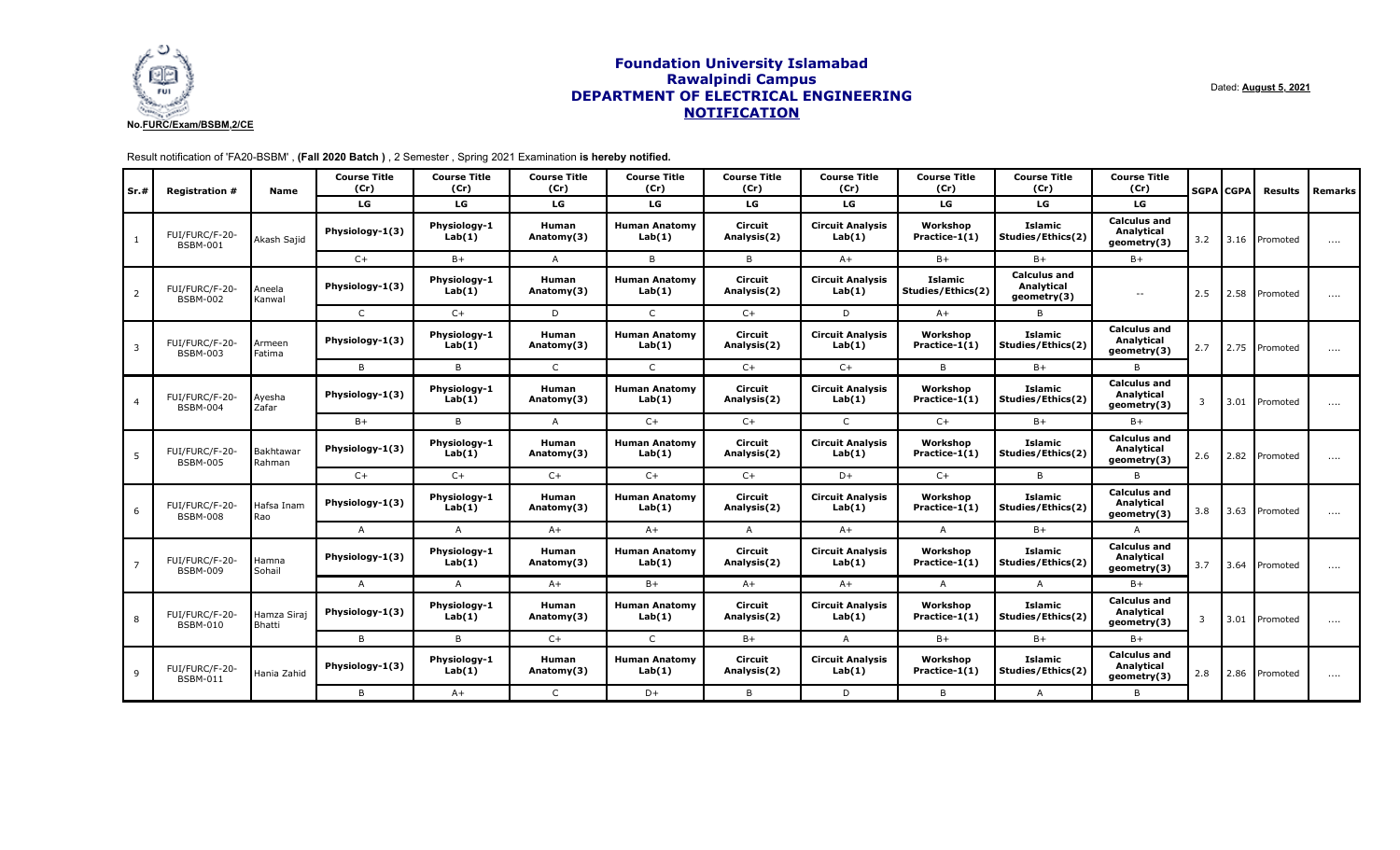

Dated: **August 5, 2021**

| Sr.# | <b>Registration #</b>      | Name                         | <b>Course Title</b><br>(Cr) | <b>Course Title</b><br>(Cr) | <b>Course Title</b><br>(Cr) | <b>Course Title</b><br>(Cr)    | <b>Course Title</b><br>(Cr) | <b>Course Title</b><br>(Cr)       | <b>Course Title</b><br>(Cr) | <b>Course Title</b><br>(Cr)         | <b>Course Title</b><br>(Cr)                             |     | SGPA CGPA | Results        | Remarks  |
|------|----------------------------|------------------------------|-----------------------------|-----------------------------|-----------------------------|--------------------------------|-----------------------------|-----------------------------------|-----------------------------|-------------------------------------|---------------------------------------------------------|-----|-----------|----------------|----------|
|      |                            |                              | LG.                         | LG                          | LG.                         | LG.                            | LG                          | LG.                               | LG                          | LG.                                 | LG.                                                     |     |           |                |          |
| 10   | FUI/FURC/F-20-BSBM<br>012  | Iffa Imran                   | Physiology-1(3)             | Physiology-1<br>Lab(1)      | <b>Human</b><br>Anatomy(3)  | <b>Human Anatomy</b><br>Lab(1) | <b>Circuit Analysis(2)</b>  | <b>Circuit Analysis</b><br>Lab(1) | Workshop<br>Practice-1(1)   | <b>Islamic</b><br>Studies/Ethics(2) | <b>Calculus and</b><br>Analytical<br>geometry(3)        | 3.7 |           | 3.68 Promoted  | $\cdots$ |
|      |                            |                              | $B+$                        | $A+$                        | $A+$                        | $A+$                           | $A+$                        | $A+$                              | $\mathsf{A}$                | $\overline{A}$                      | B                                                       |     |           |                |          |
| 11   | FUI/FURC/F-20-BSBM-<br>013 | Igra Saghir                  | Physiology-1(3)             | Physiology-1<br>Lab(1)      | Human<br>Anatomy(3)         | <b>Human Anatomy</b><br>Lab(1) | <b>Circuit Analysis(2)</b>  | <b>Circuit Analysis</b><br>Lab(1) | Workshop<br>Practice-1(1)   | Islamic<br>Studies/Ethics(2)        | <b>Calculus and</b><br><b>Analytical</b><br>geometry(3) | 3.4 |           | 3.35 IPromoted | $\cdots$ |
|      |                            |                              | $B+$                        | $B+$                        | $B+$                        | B.                             | $B+$                        | $A+$                              | $C+$                        | $\overline{A}$                      | $B+$                                                    |     |           |                |          |
| 12   | FUI/FURC/F-20-BSBM-<br>014 | Igra Diyar                   | Physiology-1(3)             | Physiology-1<br>Lab(1)      | Human<br>Anatomy(3)         | <b>Human Anatomy</b><br>Lab(1) | <b>Circuit Analysis(2)</b>  | <b>Circuit Analysis</b><br>Lab(1) | Workshop<br>Practice-1(1)   | <b>Islamic</b><br>Studies/Ethics(2) | <b>Calculus and</b><br>Analytical<br>qeometry(3)        | 2.7 |           | 2.81 Promoted  | $\cdots$ |
|      |                            |                              | $B+$                        | $\overline{A}$              | $D+$                        | D+                             | $\mathsf{C}$                | $\mathsf{C}$                      | $B+$                        | $B+$                                | $B +$                                                   |     |           |                |          |
| 13   | FUI/FURC/F-20-BSBM-<br>015 | Ifrah Ansari                 | Physiology-1(3)             | Physiology-1<br>Lab(1)      | <b>Human</b><br>Anatomy(3)  | <b>Human Anatomy</b><br>Lab(1) | <b>Circuit Analysis(2)</b>  | <b>Circuit Analysis</b><br>Lab(1) | Workshop<br>Practice-1(1)   | <b>Islamic</b><br>Studies/Ethics(2) | <b>Calculus and</b><br>Analytical<br>geometry(3)        | 3.3 |           | 3.47 Promoted  | $\cdots$ |
|      |                            |                              | $\mathsf{A}$                | $\overline{A}$              | $B+$                        | $C+$                           | B                           | $\mathsf{C}$                      | A                           | $B+$                                | $B+$                                                    |     |           |                |          |
| 14   | FUI/FURC/F-20-BSBM-<br>016 | Javeria<br>Faroog            | Physiology-1(3)             | Physiology-1<br>Lab(1)      | Human<br>Anatomy(3)         | <b>Human Anatomy</b><br>Lab(1) | <b>Circuit Analysis(2)</b>  | <b>Circuit Analysis</b><br>Lab(1) | Workshop<br>Practice-1(1)   | <b>Islamic</b><br>Studies/Ethics(2) | <b>Calculus and</b><br>Analytical<br>geometry(3)        | 3.5 |           | 3.52 Promoted  | $\cdots$ |
|      |                            |                              | $B+$                        | $B+$                        | $A+$                        | $A+$                           | B.                          | $\mathsf{A}$                      | A                           | $\mathsf{A}$                        | $B +$                                                   |     |           |                |          |
| 15   | FUI/FURC/F-20-BSBM-<br>018 | Kamran<br>Alam Khan          | Physiology-1(3)             | Physiology-1<br>Lab(1)      | <b>Human</b><br>Anatomy(3)  | <b>Human Anatomy</b><br>Lab(1) | <b>Circuit Analysis(2)</b>  | <b>Circuit Analysis</b><br>Lab(1) | Workshop<br>Practice-1(1)   | Islamic<br>Studies/Ethics(2)        | <b>Calculus and</b><br>Analytical<br>geometry(3)        | 2.3 | 2.61      | Promoted       | $\cdots$ |
|      |                            |                              | $\mathsf{C}$                | D                           | D+                          | D+                             | D+                          | D                                 | $A+$                        | B                                   | B                                                       |     |           |                |          |
| 16   | FUI/FURC/F-20-BSBM-<br>019 | Mahnoor<br>Rizwan            | Physiology-1(3)             | Physiology-1<br>Lab(1)      | Human<br>Anatomy(3)         | <b>Human Anatomy</b><br>Lab(1) | <b>Circuit Analysis(2)</b>  | <b>Circuit Analysis</b><br>Lab(1) | Workshop<br>Practice-1(1)   | <b>Islamic</b><br>Studies/Ethics(2) | <b>Calculus and</b><br>Analytical<br>geometry(3)        | 3.5 |           | 3.47 Promoted  | $\cdots$ |
|      |                            |                              | $B+$                        | $\mathsf{A}$                | A                           | $\overline{A}$                 | $\mathsf{A}$                | $D+$                              | $C+$                        | $B+$                                | $A+$                                                    |     |           |                |          |
| 17   | FUI/FURC/F-20-BSBM-<br>020 | lMalik<br>Ibtasam Ali        | Physiology-1(3)             | Physiology-1<br>Lab(1)      | Human<br>Anatomy(3)         | <b>Human Anatomy</b><br>Lab(1) | <b>Circuit Analysis(2)</b>  | <b>Circuit Analysis</b><br>Lab(1) | Workshop<br>Practice-1(1)   | Islamic<br>Studies/Ethics(2)        | <b>Calculus and</b><br>Analytical<br>geometry(3)        | 3.7 |           | 3.67 Promoted  | $\cdots$ |
|      |                            |                              | $B+$                        | $C+$                        | $A+$                        | $\overline{A}$                 | A                           | $A+$                              | $A+$                        | $A+$                                | $A+$                                                    |     |           |                |          |
| 18   | FUI/FURC/F-20-BSBM-<br>021 | <b>I</b> Manahill<br>Shabbir | Physiology-1(3)             | Physiology-1<br>Lab(1)      | Human<br>Anatomy(3)         | <b>Human Anatomy</b><br>Lab(1) | <b>Circuit Analysis(2)</b>  | <b>Circuit Analysis</b><br>Lab(1) | Workshop<br>Practice-1(1)   | Islamic<br>Studies/Ethics(2)        | Calculus and<br>Analytical<br>geometry(3)               | 2.7 |           | 2.74 Promoted  | $\cdots$ |
|      |                            |                              | B                           | $A+$                        | D                           | D+                             | $C+$                        | $D+$                              | B                           | $B+$                                | $B+$                                                    |     |           |                |          |
| 19   | FUI/FURC/F-20-BSBM-<br>022 | lMaria<br>Faroog             | Physiology-1(3)             | Physiology-1<br>Lab(1)      | Human<br>Anatomy(3)         | <b>Human Anatomy</b><br>Lab(1) | <b>Circuit Analysis(2)</b>  | <b>Circuit Analysis</b><br>Lab(1) | Workshop<br>Practice-1(1)   | Islamic<br>Studies/Ethics(2)        | <b>Calculus and</b><br>Analytical<br>geometry(3)        | 2.8 |           | 2.83 Promoted  | $\cdots$ |
|      |                            |                              | B                           | $C+$                        | $\mathsf{C}$                | $B +$                          | $\mathsf{C}$                | $B+$                              | A                           | $B+$                                | $\overline{B}$                                          |     |           |                |          |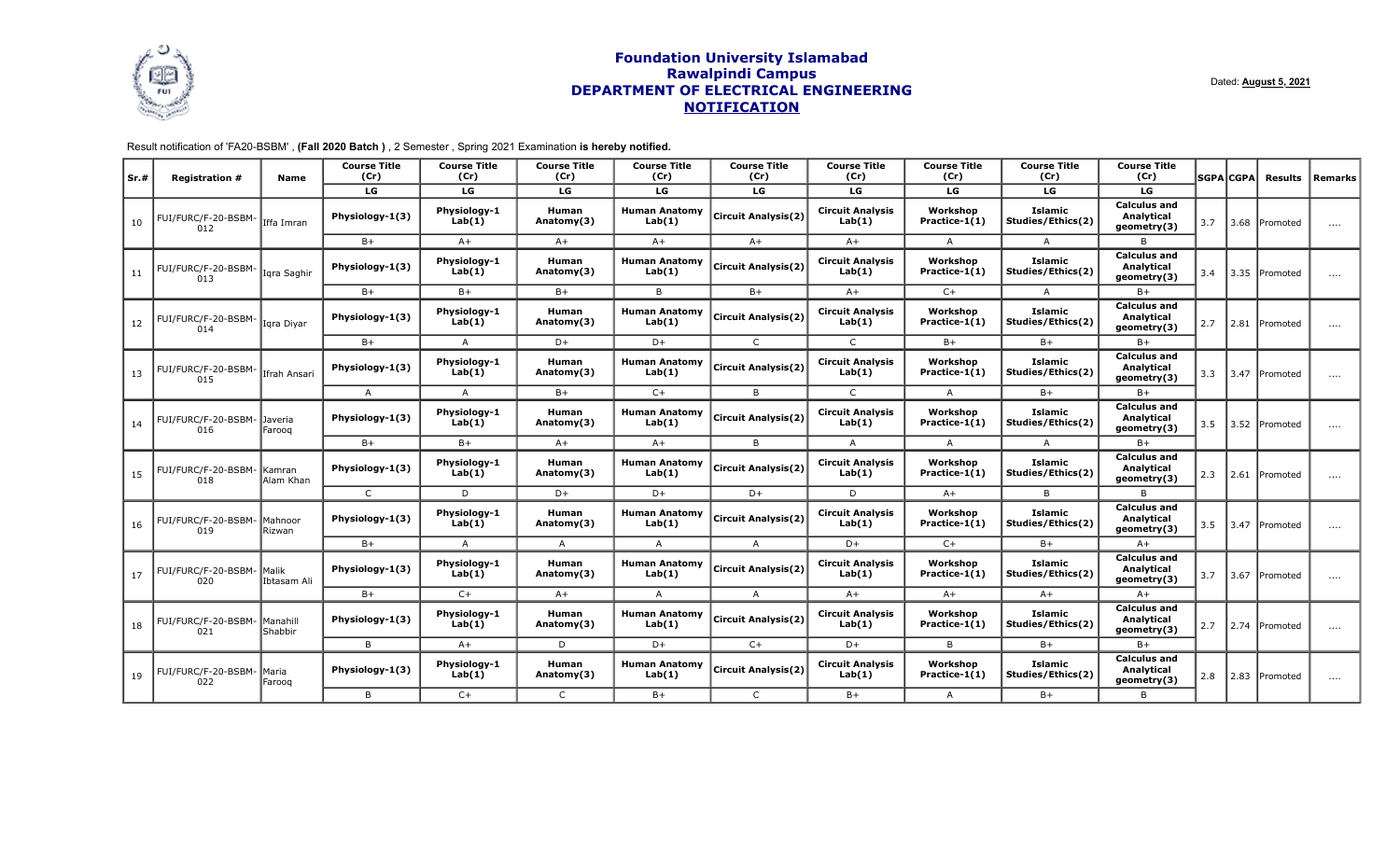

Dated: **August 5, 2021**

| Sr.# | <b>Registration #</b>                 | Name                           | <b>Course Title</b><br>(Cr) | <b>Course Title</b><br>(Cr) | <b>Course Title</b><br>(Cr) | <b>Course Title</b><br>(Cr)    | <b>Course Title</b><br>(Cr) | <b>Course Title</b><br>(Cr)       | <b>Course Title</b><br>(Cr) | <b>Course Title</b><br>(Cr)         | <b>Course Title</b><br>(Cr)                             |     | <b>SGPA</b> CGPA | Results       | Remarks  |
|------|---------------------------------------|--------------------------------|-----------------------------|-----------------------------|-----------------------------|--------------------------------|-----------------------------|-----------------------------------|-----------------------------|-------------------------------------|---------------------------------------------------------|-----|------------------|---------------|----------|
|      |                                       |                                | LG                          | LG                          | LG                          | LG                             | LG                          | LG                                | LG                          | LG                                  | LG                                                      |     |                  |               |          |
| 20   | FUI/FURC/F-20-BSBM<br>023             | Maryam<br>Noor                 | Physiology-1(3)             | Physiology-1<br>Lab(1)      | <b>Human</b><br>Anatomy(3)  | <b>Human Anatomy</b><br>Lab(1) | <b>Circuit Analysis(2)</b>  | <b>Circuit Analysis</b><br>Lab(1) | Workshop<br>Practice-1(1)   | <b>Islamic</b><br>Studies/Ethics(2) | <b>Calculus and</b><br>Analytical<br>geometry(3)        | 2.9 | 3.12 Promoted    |               | .        |
|      |                                       |                                | B                           | $\mathsf{A}$                | $C+$                        | $\mathsf{C}$                   | $C++$                       | $\mathsf{C}$                      | B                           | <sub>B</sub>                        | $\overline{B}$                                          |     |                  |               |          |
| 21   | FUI/FURC/F-20-BSBM-<br>024            | lMehak<br>lAshfag              | Physiology-1(3)             | Physiology-1<br>Lab(1)      | Human<br>Anatomy(3)         | <b>Human Anatomy</b><br>Lab(1) | <b>Circuit Analysis(2)</b>  | <b>Circuit Analysis</b><br>Lab(1) | Workshop<br>Practice-1(1)   | <b>Islamic</b><br>Studies/Ethics(2) | <b>Calculus and</b><br>Analytical<br>geometry(3)        | 3.1 | 3                | Promoted      | $\cdots$ |
|      |                                       |                                | $B+$                        | $C+$                        | $\overline{B}$              | B                              | B                           | D                                 | $B+$                        | $A+$                                | $\overline{B}$                                          |     |                  |               |          |
| 22   | FUI/FURC/F-20-BSBM-<br>025            | Muhammad<br>Abbas              | Physiology-1(3)             | Physiology-1<br>Lab(1)      | Human<br>Anatomy(3)         | <b>Human Anatomy</b><br>Lab(1) | <b>Circuit Analysis(2)</b>  | <b>Circuit Analysis</b><br>Lab(1) | Workshop<br>Practice-1(1)   | <b>Islamic</b><br>Studies/Ethics(2) | Calculus and<br>Analytical<br>geometry(3)               | 2.9 |                  | 2.96 Promoted |          |
|      |                                       |                                | $C+$                        | $A+$                        | $B+$                        | $C+$                           | $\mathsf{C}$                | $\mathsf{A}$                      | $B+$                        | B.                                  | <b>B</b>                                                |     |                  |               |          |
| 23   | FUI/FURC/F-20-BSBM<br>027             | Muhammad<br>Aun Raza<br>lAbbas | Physiology-1(3)             | Physiology-1<br>Lab(1)      | Human<br>Anatomy(3)         | <b>Human Anatomy</b><br>Lab(1) | <b>Circuit Analysis(2)</b>  | <b>Circuit Analysis</b><br>Lab(1) | Workshop<br>Practice-1(1)   | <b>Islamic</b><br>Studies/Ethics(2) | <b>Calculus and</b><br>Analytical<br>geometry(3)        | 3   |                  | 3.13 Promoted | $\cdots$ |
|      |                                       |                                | B                           | $A+$                        | $C+$                        | B                              | B                           | $\overline{A}$                    | $B+$                        | B                                   | $\overline{B}$                                          |     |                  |               |          |
| 24   | FUI/FURC/F-20-BSBM-<br>028            | Muhammad<br>Daniyal            | Physiology-1(3)             | Physiology-1<br>Lab(1)      | Human<br>Anatomy(3)         | <b>Human Anatomy</b><br>Lab(1) | <b>Circuit Analysis(2)</b>  | <b>Circuit Analysis</b><br>Lab(1) | Workshop<br>Practice-1(1)   | <b>Islamic</b><br>Studies/Ethics(2) | <b>Calculus and</b><br><b>Analytical</b><br>geometry(3) | 2.6 | 2.67             | Promoted      | $\cdots$ |
|      |                                       |                                | $C+$                        | $B+$                        | $\mathsf{C}$                | D                              | $\mathsf{C}$                | D                                 | $A+$                        | $\mathsf{A}$                        | B                                                       |     |                  |               |          |
| 25   | FUI/FURC/F-20-BSBM- Muhammad<br>030   | Talha Tarig                    | Physiology-1(3)             | Physiology-1<br>Lab(1)      | Human<br>Anatomy(3)         | <b>Human Anatomy</b><br>Lab(1) | <b>Circuit Analysis(2)</b>  | <b>Circuit Analysis</b><br>Lab(1) | Workshop<br>Practice-1(1)   | <b>Islamic</b><br>Studies/Ethics(2) | <b>Calculus and</b><br>Analytical<br>geometry(3)        | 2.8 |                  | 2.64 Promoted | $\cdots$ |
|      |                                       |                                | $C+$                        | B                           | $\mathsf{C}$                | D                              | B                           | $B+$                              | $B+$                        | $B+$                                | $\overline{B}$                                          |     |                  |               |          |
| 26   | FUI/FURC/F-20-BSBM- Muhammmad<br>031  | Sarfaraz                       | Physiology-1(3)             | Physiology-1<br>Lab(1)      | Human<br>Anatomy(3)         | <b>Human Anatomy</b><br>Lab(1) | <b>Circuit Analysis(2)</b>  | <b>Circuit Analysis</b><br>Lab(1) | Workshop<br>Practice-1(1)   | <b>Islamic</b><br>Studies/Ethics(2) | Calculus and<br>Analytical<br>geometry(3)               | 2.4 |                  | 2.31 Promoted | $\cdots$ |
|      |                                       |                                | $D+$                        | D                           | D+                          | D+                             | $\mathsf{C}$                | $D+$                              | A                           | $B+$                                | $B+$                                                    |     |                  |               |          |
| 27   | FUI/FURC/F-20-BSBM- Naveed<br>032     | lAhmad                         | Physiology-1(3)             | Physiology-1<br>Lab(1)      | Human<br>Anatomy(3)         | <b>Human Anatomy</b><br>Lab(1) | <b>Circuit Analysis(2)</b>  | <b>Circuit Analysis</b><br>Lab(1) | Workshop<br>Practice-1(1)   | Islamic<br>Studies/Ethics(2)        | <b>Calculus and</b><br>Analytical<br>geometry(3)        | 2.2 | 2.2              | Promoted      | $\cdots$ |
|      |                                       |                                | $D+$                        | $\mathsf{C}$                | D<br>D                      | D+                             | D+                          | B                                 | $B+$                        | $B+$                                |                                                         |     |                  |               |          |
| 28   | FUI/FURC/F-20-BSBM- Niha Farid<br>033 |                                | Physiology-1(3)             | Physiology-1<br>Lab(1)      | <b>Human</b><br>Anatomy(3)  | <b>Human Anatomy</b><br>Lab(1) | <b>Circuit Analysis(2)</b>  | <b>Circuit Analysis</b><br>Lab(1) | Workshop<br>Practice-1(1)   | Islamic<br>Studies/Ethics(2)        | <b>Calculus and</b><br>Analytical<br>geometry(3)        | 3   |                  | 3.05 Promoted | $\cdots$ |
|      |                                       |                                | B.                          | $B+$                        | B                           | $C+$                           | B                           | $C+$                              | B                           | $B+$                                | $B+$                                                    |     |                  |               |          |
| 29   | FUI/FURC/F-20-BSBM-<br>034            | Qurat Ul Ain                   | Physiology-1(3)             | Physiology-1<br>Lab(1)      | Human<br>Anatomy(3)         | <b>Human Anatomy</b><br>Lab(1) | <b>Circuit Analysis(2)</b>  | <b>Circuit Analysis</b><br>Lab(1) | Workshop<br>Practice-1(1)   | Islamic<br>Studies/Ethics(2)        | Calculus and<br>Analytical<br>geometry(3)               | 3.9 |                  | 3.86 Promoted | $\cdots$ |
|      |                                       |                                | $A+$                        | $A+$                        | $A+$                        | $A+$                           | $A+$                        | $\overline{A}$                    | $\mathsf{A}$                | $A+$                                | $\overline{A}$                                          |     |                  |               |          |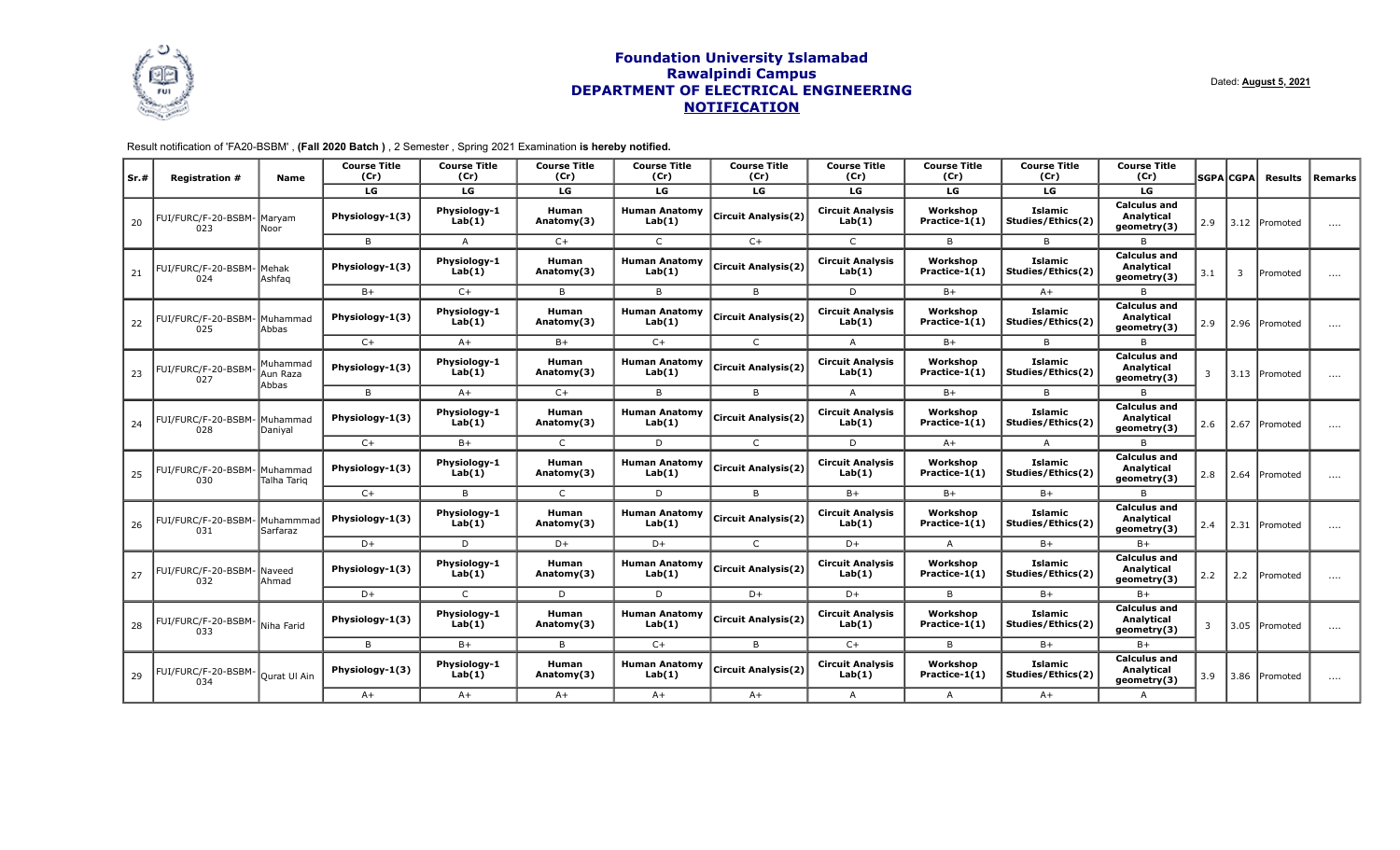

Dated: **August 5, 2021**

| Sr.# | <b>Registration</b>            | <b>Name</b>                        | <b>Course Title</b><br>(Cr) | <b>Course Title</b><br>(Cr)                                                                                                                                                     | <b>Course Title</b><br>(Cr) | <b>Course Title</b><br>(Cr)         | <b>Course Title</b><br>(Cr)                      | <b>Course Title</b><br>(Cr)       | <b>Course Title</b><br>(Cr) | <b>Course Title</b><br>(Cr)         | <b>Course Title</b><br>(Cr)                      |     | <b>SGPA CGPA</b> | <b>Results</b>               | <b>Remarks</b> |
|------|--------------------------------|------------------------------------|-----------------------------|---------------------------------------------------------------------------------------------------------------------------------------------------------------------------------|-----------------------------|-------------------------------------|--------------------------------------------------|-----------------------------------|-----------------------------|-------------------------------------|--------------------------------------------------|-----|------------------|------------------------------|----------------|
|      |                                |                                    | LG                          | LG                                                                                                                                                                              | LG                          | LG                                  | LG                                               | LG                                | LG                          | LG                                  | LG                                               |     |                  |                              |                |
| 30   | FUI/FURC/F-<br>20-BSBM-<br>035 | Saleha<br>Naveed                   | Physiology-1(3)             | Physiology-1<br>Lab(1)                                                                                                                                                          | Human<br>Anatomy(3)         | <b>Human Anatomy</b><br>Lab(1)      | <b>Circuit Analysis(2)</b>                       | <b>Circuit Analysis</b><br>Lab(1) | Workshop<br>Practice-1(1)   | <b>Islamic</b><br>Studies/Ethics(2) | <b>Calculus and</b><br>Analytical<br>geometry(3) | 3.6 | 3.74             | Promoted                     | $\cdots$       |
|      |                                |                                    | $\overline{A}$              | B                                                                                                                                                                               | $A+$                        | $A+$                                | $B+$                                             | $B+$                              | $B+$                        | $A+$                                | B+                                               |     |                  |                              |                |
| 31   | FUI/FURC/F-<br>20-BSBM-<br>036 | <b>Syed</b><br>Sohaib<br>Ashraf    | Physiology-1(3)             | Physiology-1<br>Lab(1)                                                                                                                                                          | Human<br>Anatomy(3)         | <b>Human Anatomy</b><br>Lab(1)      | <b>Circuit Analysis(2)</b>                       | <b>Circuit Analysis</b><br>Lab(1) | Workshop<br>Practice-1(1)   | <b>Islamic</b><br>Studies/Ethics(2) | <b>Calculus and</b><br>Analytical<br>geometry(3) | 2.3 | 2.45             | Promoted                     | $\cdots$       |
|      |                                |                                    | $D+$                        | B                                                                                                                                                                               | $D+$                        | $C+$                                | $D+$                                             | $D+$                              | D                           | B                                   | B+                                               |     |                  |                              |                |
| 32   | FUI/FURC/F-<br>20-BSBM-<br>037 | Syeda<br>Laiba<br>Arif             | Physiology-1(3)             | Physiology-1<br>Lab(1)                                                                                                                                                          | <b>Human</b><br>Anatomy(3)  | <b>Human Anatomy</b><br>Lab(1)      | <b>Circuit Analysis(2)</b>                       | <b>Circuit Analysis</b><br>Lab(1) | Workshop<br>Practice-1(1)   | <b>Islamic</b><br>Studies/Ethics(2) | <b>Calculus and</b><br>Analytical<br>geometry(3) | 3.5 | 2.85             | Promoted                     | $\cdots$       |
|      |                                |                                    | $\overline{A}$              | $B+$                                                                                                                                                                            | $A+$                        | $B+$                                | $B+$                                             | $B+$                              | $\mathsf{A}$                | $A+$                                | $\overline{B}$                                   |     |                  |                              |                |
| 33   | FUI/FURC/F<br>20-BSBM-         | Taimoor<br>Fiaz                    | Physiology-1(3)             | Physiology-1<br>Lab(1)                                                                                                                                                          | Human<br>Anatomy(3)         | <b>Human Anatomy</b><br>Lab(1)      | <b>Circuit Analysis(2)</b>                       | <b>Circuit Analysis</b><br>Lab(1) | Workshop<br>Practice-1(1)   | <b>Islamic</b><br>Studies/Ethics(2) | <b>Calculus and</b><br>Analytical<br>geometry(3) | 2.6 | 2.56             | Promoted                     | $\cdots$       |
|      | 038                            |                                    | $\mathsf{C}$                | $\mathsf{C}$                                                                                                                                                                    | $\mathsf{C}$                | $C+$                                | $\mathsf{C}$                                     | $C+$                              | $B+$                        | $\mathsf{A}$                        | $B+$                                             |     |                  |                              |                |
| 34   | FUI/FURC/F<br>20-BSBM-<br>039  | Waleed<br>Azhar                    | Physiology-1(3)             | Physiology-1<br>Lab(1)                                                                                                                                                          | <b>Human</b><br>Anatomy(3)  | <b>Human Anatomy</b><br>Lab(1)      | <b>Circuit Analysis(2)</b>                       | <b>Circuit Analysis</b><br>Lab(1) | Workshop<br>Practice-1(1)   | <b>Islamic</b><br>Studies/Ethics(2) | <b>Calculus and</b><br>Analytical<br>geometry(3) | 0   |                  | 1.22 Placed on 1st Probation | $\ldots$       |
|      |                                |                                    | E                           | F                                                                                                                                                                               | F.                          | F                                   | F.                                               | F                                 | F.                          | E                                   | F.                                               |     |                  |                              |                |
| 35   | FUI/FURC/F<br>20-BSBM-<br>040  | Warda<br>Shehzad                   | Physiology-1(3)             | Physiology-1<br>Lab(1)                                                                                                                                                          | Human<br>Anatomy(3)         | <b>Human Anatomy</b><br>Lab(1)      | <b>Circuit Analysis(2)</b>                       | <b>Circuit Analysis</b><br>Lab(1) | Workshop<br>Practice-1(1)   | <b>Islamic</b><br>Studies/Ethics(2) | <b>Calculus and</b><br>Analytical<br>geometry(3) | 2.9 | 3.21             | Promoted                     | $\cdots$       |
|      |                                |                                    | B                           | $\overline{A}$                                                                                                                                                                  | $B+$                        | $\mathsf{C}$                        | $C+$                                             | D                                 | $C+$                        | A                                   | $B+$                                             |     |                  |                              |                |
| 36   | FUI/FURC/F-<br>20-BSBM-<br>041 | Yasir Ali                          | Physiology-1(3)             | Physiology-1<br>Human<br><b>Circuit Analysis</b><br>Workshop<br><b>Human Anatomy</b><br><b>Circuit Analysis(2)</b><br>Lab(1)<br>Anatomy(3)<br>Lab(1)<br>Lab(1)<br>Practice-1(1) |                             | <b>Islamic</b><br>Studies/Ethics(2) | <b>Calculus and</b><br>Analytical<br>geometry(3) | 3                                 | 2.99                        | Promoted                            | $\cdots$                                         |     |                  |                              |                |
|      |                                |                                    | B                           | $A+$                                                                                                                                                                            | B                           | $B+$                                | $C+$                                             | $\mathsf{C}$                      | $\mathsf{A}$                | <sub>B</sub>                        | B+                                               |     |                  |                              |                |
| 37   | FUI/FURC/F-<br>20-BSBM-<br>042 | <b>IZakia</b><br>Sherbano<br>Kazmi | Physiology-1(3)             | Physiology-1<br>Lab(1)                                                                                                                                                          | Human<br>Anatomy(3)         | <b>Human Anatomy</b><br>Lab(1)      | <b>Circuit Analysis(2)</b>                       | <b>Circuit Analysis</b><br>Lab(1) | Workshop<br>Practice-1(1)   | <b>Islamic</b><br>Studies/Ethics(2) | <b>Calculus and</b><br>Analytical<br>geometry(3) | 2.8 | 2.84             | Promoted                     | $\cdots$       |
|      |                                |                                    | B                           | B                                                                                                                                                                               | B                           | $\mathsf{C}$                        | $\mathsf{C}$                                     | D                                 | $\mathsf{C}$                | B                                   | $B+$                                             |     |                  |                              |                |
| 38   | FUI/FURC/F<br>20-BSBM-<br>043  | Zeeshmul<br> Ain                   | Physiology-1(3)             | Physiology-1<br>Lab(1)                                                                                                                                                          | Human<br>Anatomy(3)         | <b>Human Anatomy</b><br>Lab(1)      | <b>Circuit Analysis(2)</b>                       | <b>Circuit Analysis</b><br>Lab(1) | Workshop<br>Practice-1(1)   | <b>Islamic</b><br>Studies/Ethics(2) | <b>Calculus and</b><br>Analytical<br>geometry(3) | 2.8 | 2.73             | Promoted                     | $\cdots$       |
|      |                                |                                    | B                           | $A+$                                                                                                                                                                            | $\mathsf{C}$                | $D+$                                | $\mathsf{C}$                                     | D                                 | $B+$                        | $B+$                                | $B+$                                             |     |                  |                              |                |
| 39   | FUI/FURC/F-<br>20-BSBM<br>044  | Zunaira<br>Khurram                 | Physiology-1(3)             | Physiology-1<br>Lab(1)                                                                                                                                                          | <b>Human</b><br>Anatomy(3)  | <b>Human Anatomy</b><br>Lab(1)      | <b>Circuit Analysis(2)</b>                       | <b>Circuit Analysis</b><br>Lab(1) | Workshop<br>Practice-1(1)   | Islamic<br>Studies/Ethics(2)        | <b>Calculus and</b><br>Analytical<br>geometry(3) | 3.7 | 3.65             | Promotec                     | $\cdots$       |
|      |                                |                                    | $\mathsf{A}$                | $A+$                                                                                                                                                                            | $\mathsf{A}$                | $\mathsf{A}$                        | $A+$                                             | $A+$                              | $A+$                        | $B+$                                | $B+$                                             |     |                  |                              |                |